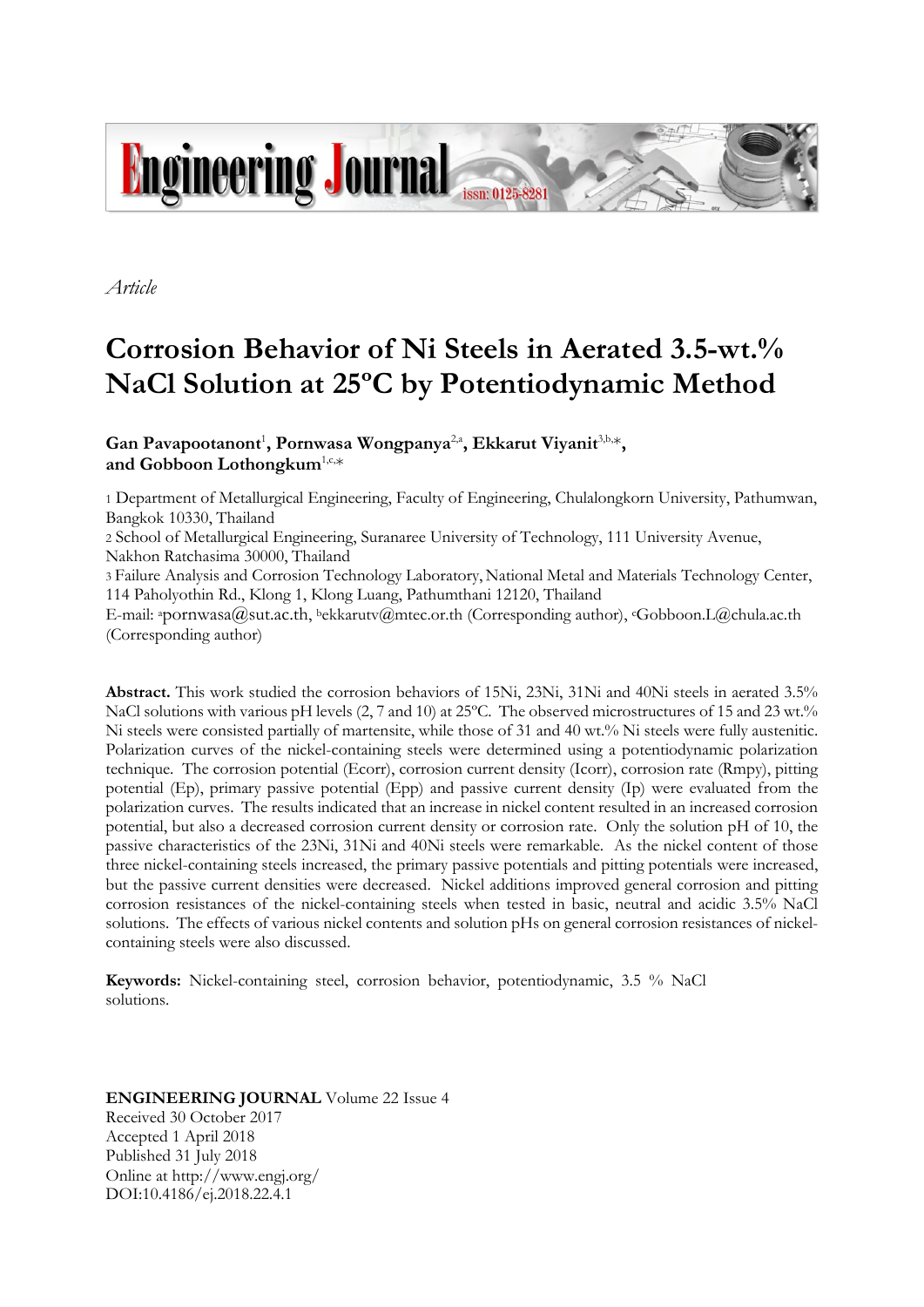### **1. Introduction**

Although nickel based alloys and nickel-iron based alloys have been considered as an important class of material for engineering applications under severe corrosion in a wide range of service temperatures [1-5], their behaviors concerning general and localized corrosion resistances are still under discussion [1, 2, 6]. Resistance to stress corrosion cracking of stainless steel wire containing 18-20%Cr in boiling magnesium chloride solution was at a minimum when the nickel content was in a range between 8-10% [6]. Pilling and Ackerman [7] reported that corrosion rates of 15%Cr alloy with nickel contents up to 30% in 5% nitric acid increased with the nickel content, but decreased as the nickel content was greater than 30%. Streicher [8] found that corrosion rates of Fe-10%Ni-Cr alloys having chromium content greater than 16% were decreased to be less than those of Fe-Cr alloys when exposed in boiling 5% sulfuric acid. Considering the effects of nickel in AISI 430, 18Cr-15.5Mn-0.5Ni, 15Cr-17Mn, 1.0Ni, 17.6Cr-5.6Mn-4.4Ni and AISI 304 on corrosion rates, it was reported that nickel additions could decrease corrosion rates of those alloys in boiling solutions of 10% sulfuric acid (H2SO4), 10% sulfamic acid (H3NSO3) and 10% sodium bisulfate (NaHSO4) [5]. Our previous work [9] revealed that pitting potentials of Fe-Cr-Ni austenitic alloys in artificial seawater reached to a maximum value at chromium and nickel contents of 26 and 16, respectively. This was explained by XPS results that showed that the passive film thickness of the chromium oxide and iron oxide layers containing iron and nickel directly influenced an increase in pitting potentials [10]. Abreu et al. [11] observed that upon increasing the nickel content up to 13% in 22Cr duplex stainless steel, the pitting potentials in 3.5% NaCl solution abruptly increased. The effects of nickel on pitting potentials of Fe-15Cr-(10-60)Ni steels in 0.75% NaCl solution [12] and of Fe-25Cr-3Mo-(0, 4, 30)Ni steels in 10% NaCl solution [13] were investigated. The results indicated that a synergistic effect of chromium and nickel on increased general corrosion and pitting corrosion resistances was possible in Fe-Cr-Ni alloys.

Due to the passive film break-down resulting in pitting corrosion, the characteristics of the passive film in nickel-containing alloys should be emphasized here. The passive film characteristics of nickel and nickel based alloys have been mostly investigated in basic solutions. The passive film of nickel and nickel alloys characterized by XPS, SIM [14-19], SER [20], STM [21], and Ellipsometry [22], were seen to be composed of NiO, NiO2, Ni3O<sup>4</sup> or Ni(OH)2, depending on the potentials and the pH levels of tested solutions. It was stated that NiO and Ni<sub>3</sub>O<sub>4</sub> films were formed at low potentials, and NiO<sub>2</sub> film was transformed to both NiO and Ni<sub>3</sub>O<sub>4</sub> films at higher potentials [14]. In H<sub>2</sub>SO<sub>4</sub> and H<sub>3</sub>PO<sub>4</sub> acidic solutions, the hydrated nickel oxyhydroxide film was formed in nickel and alloy 600 [23]. According to a thermodynamic calculation based on the stable compounds, the passive film of nickel alloys in basic aqueous solution was identified as  $NiO<sub>2</sub>$ and Ni<sub>2</sub>O<sub>3</sub> at higher potentials and Ni<sub>3</sub>O<sub>4</sub> and Ni(OH)<sub>2</sub> at lower potentials [24]. The most acceptable passive film of nickel alloys is probably a double layer composed of NiO as an inner layer and Ni(OH)<sub>2</sub> as an outer layer [19]. The above reviews indicated that nickel is involved in the passive film formation and may enhance corrosion resistance of nickel-containing alloys in basic solution. The increased corrosion resistance of nickel-containing steels in basic solution is understandable by considering the standard electrode potential of nickel, which is higher than that of iron [6, 25]. Regarding the passive film formation in stainless steel, the effect of nickel is less than that of chromium in facilitating the film formation, because the chromium oxide is more stable than nickel oxide under ambient atmosphere conditions based on a thermodynamic point of view.

In order to gain a better insight into the effects of nickel additions on corrosion behaviors of nickelcontaining steel, general and pitting corrosion resistances of Fe-(15, 23, 31, 40)Ni steels were investigated by a potentiodynamic polarization technique.

## **2. Experimental Procedure**

#### **2.1. Materials and Microstructure Examination**

Chemical compositions of the nickel-containing steels used in the current investigation are listed in Table 1. All the nickel-containing steels were austenitized at 1,498 K for 3,800 seconds and then cooled down to room temperature in an argon atmosphere vacuum furnace. Before corrosion testing, microstructure features of the tested steels were observed using an optical microscope (OM). Additionally, structure phase identification was also conducted by X-ray diffraction (XRD) in order to obtain microstructural perspectives for further discussion.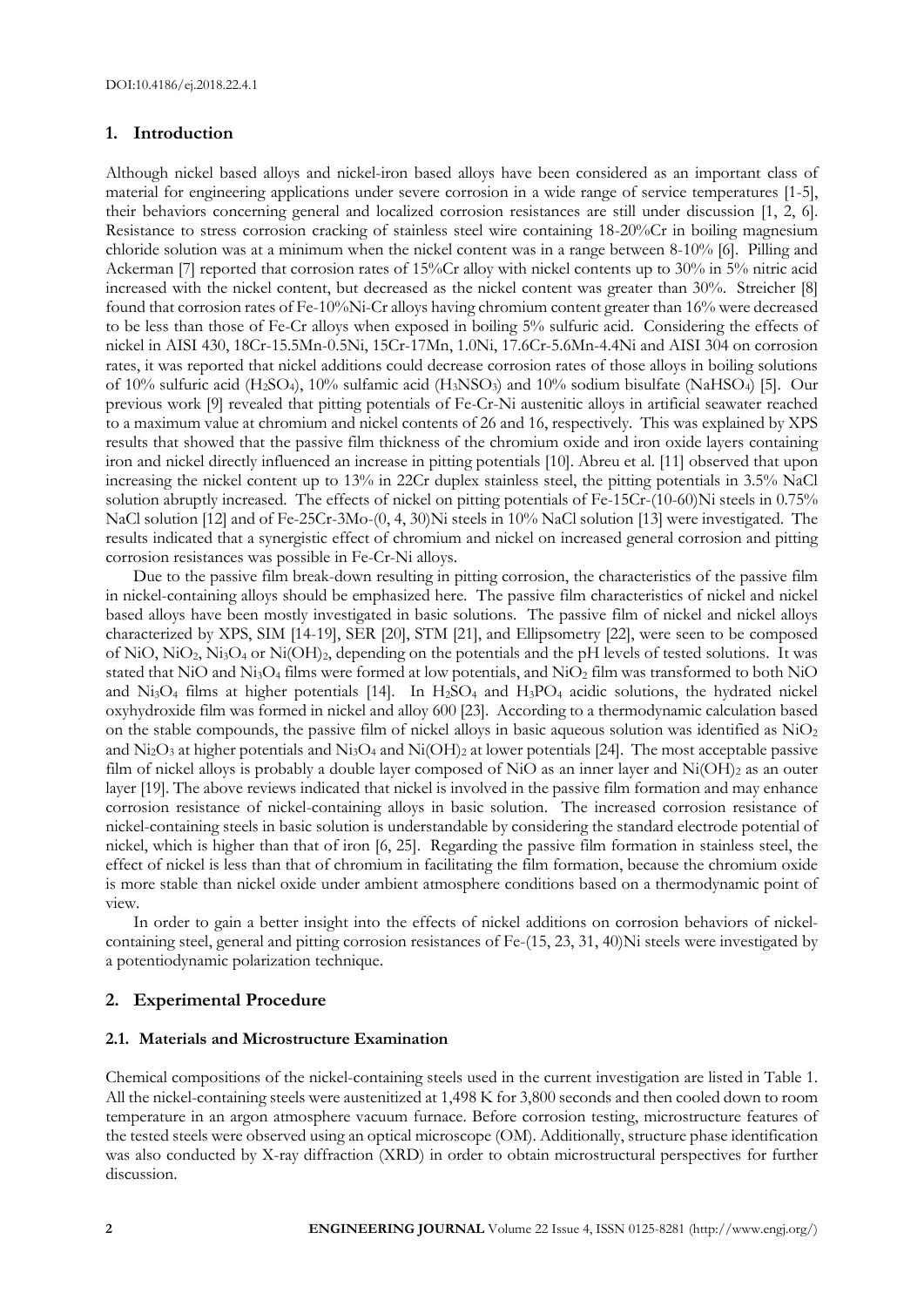#### **2.2. Potentiodynamic Polarization**

The samples of heat-treated nickel-containing steels were prepared and then mechanically wet ground with abrasive SiC paper up to 1200-grit finishing followed by ultrasonic cleaning in acetone. After that, the samples were kept in a desiccator for at least 24 hours prior to potentiodynamic polarization measurements. The schematic corrosion test set-up is illustrated in Fig. 1. The potentiodynamic polarization measurements were conducted in the aerated 3.5 % NaCl solutions with various pHs  $(2, 7 \text{ and } 10)$  at a temperature of 25 $^{\circ}$ C using a µ-Autolab potentiostat controlled by GPES software. The solution was purged by air for the aerated corrosion test condition for at least 1,800 seconds before the experiment. The potential was scanned from - 650mV to  $+150$ mV, i.e. from cathodic to anodic direction, at a constant rate of 0.1 mV/s. A conventional three-electrode corrosion cell consisting of the sample, a silver/silver chloride (Ag/AgCl) reference electrode and a platinum counter electrode was used in the current investigation. The total area of samples exposed to the testing solution was confined to 4.0 cm<sup>2</sup> . In order to confirm the experimental results, the potentiodynamic polarization measurements were repeated 3 times for each test condition. From the polarization curves, the corrosion potential, corrosion current density, primary passive potential, pitting potential and average passive current density were determined as described in our previous work [26]. The corrosion potential and corrosion current density were evaluated by the Tafel-slope extrapolation method. The corrosion rate was calculated from the corrosion current density based on Faraday's law. The pitting potential was determined at the potential where the current density introduced by corrosion attack was rapidly increased. The average passive current density was determined from the mathematic mean value of those in the whole passive range. The morphology of pits present on the surface of tested steel after corrosion testing was also observed using an optical microscope.

Table 1. The chemical compositions (wt.%) of the tested nickel-containing steels.

| Steel     | Chemical composition |              |        |         |        |       |            |       |          |
|-----------|----------------------|--------------|--------|---------|--------|-------|------------|-------|----------|
| Name      |                      | Si           | Мn     |         |        | Ni    | Cr.        |       | Fe       |
| $Fe-15Ni$ | 0.017                | 0.006        | 0.003  | < 0.003 | 0.0019 | 14.99 | $\leq 0.2$ | 0.015 | bal.     |
| $Fe-23Ni$ | $\leq 0.01$          | $\leq 0.005$ | < 0.01 | 0.002   | 0.003  | 23.00 | $\leq 0.2$ | 0.015 | bal.     |
| $Fe-31Ni$ | 0.005                | 0.005        | 0.01   | 0.002   | 0.008  | 30.80 | < 0.2      | 0.015 | bal.     |
| $Fe-40Ni$ | 0.01                 | 0.008        | < 0.01 | 0.004   | 0.015  | 39.99 | $\leq 0.2$ | 0.023 | hal.ance |



Fig. 1. Schematic illustration of corrosion cell set-up for the experiment.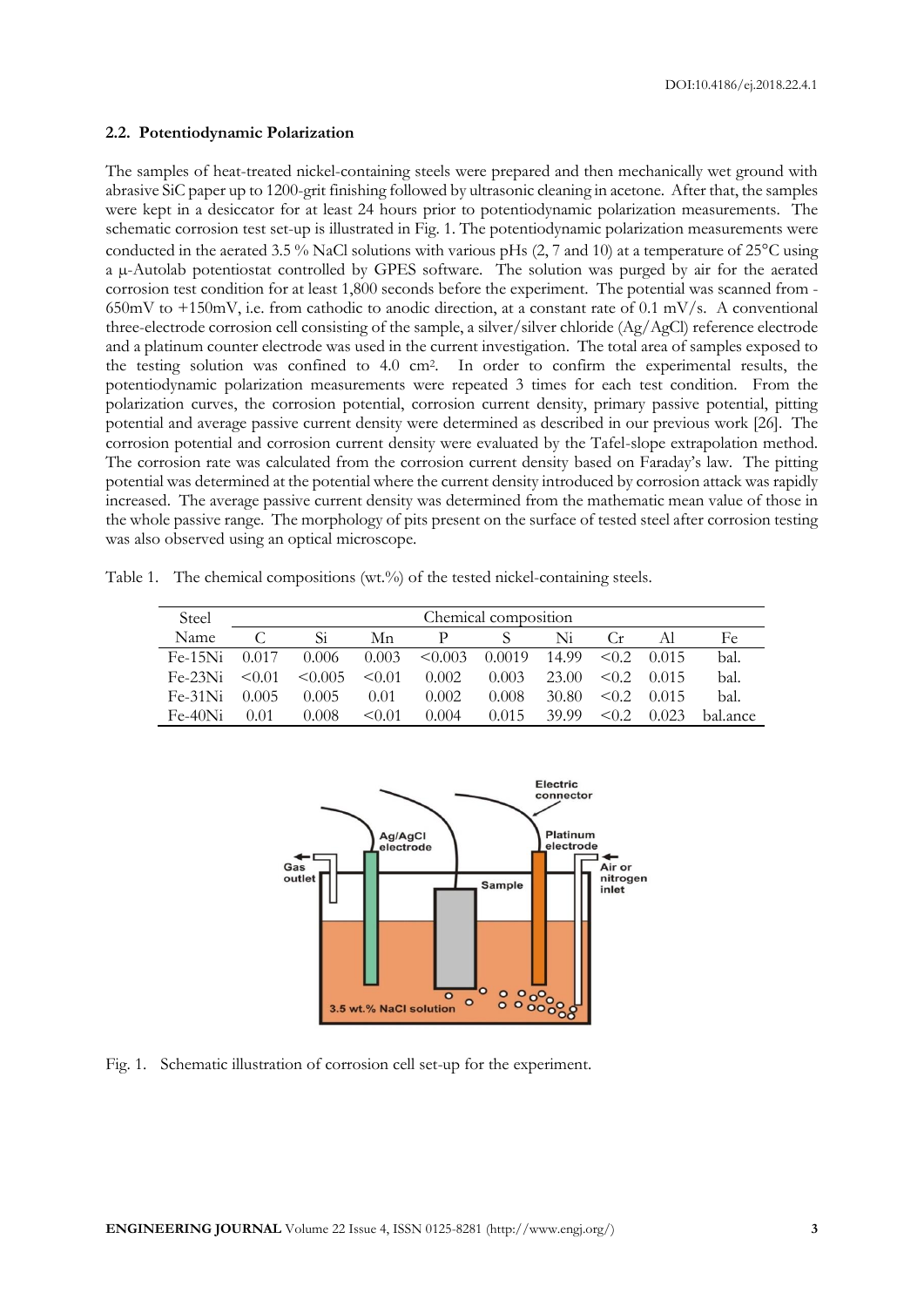# **3. Results and Discussion**

# **3.1. Microstructure**

Examples of XRD spectra obtained for the Fe-15Ni and Fe-40Ni steels are shown in Fig. 2. It indicates that Fe-15Ni and Fe-40Ni steels possessed the body-centered-tetragonal (bct) and face-centered-cubic (fcc) crystal structures, respectively. The XRD results of crystal structure determination conformed to the observed microstructures by optical microscopy (see Fig. 7). It is worth noting that the microstructures of Fe-15Ni and Fe-23Ni steels were partially martensitic, while those of Fe-31Ni and Fe-40Ni steels were fully austenitic. These results should be attributed to the martensite start temperature (Ms-temperature) which was decreased as the nickel content of the steel increased. The austenite phase tended to be more stable when a higher content of nickel was added into the steels [27]. However, the austenite-martensite partial transformation could be predominant for the steels containing a relatively low content of nickel during cooling from austenization temperature.



Fig. 2. XRD spectra of Fe-15Ni and Fe-40Ni steels.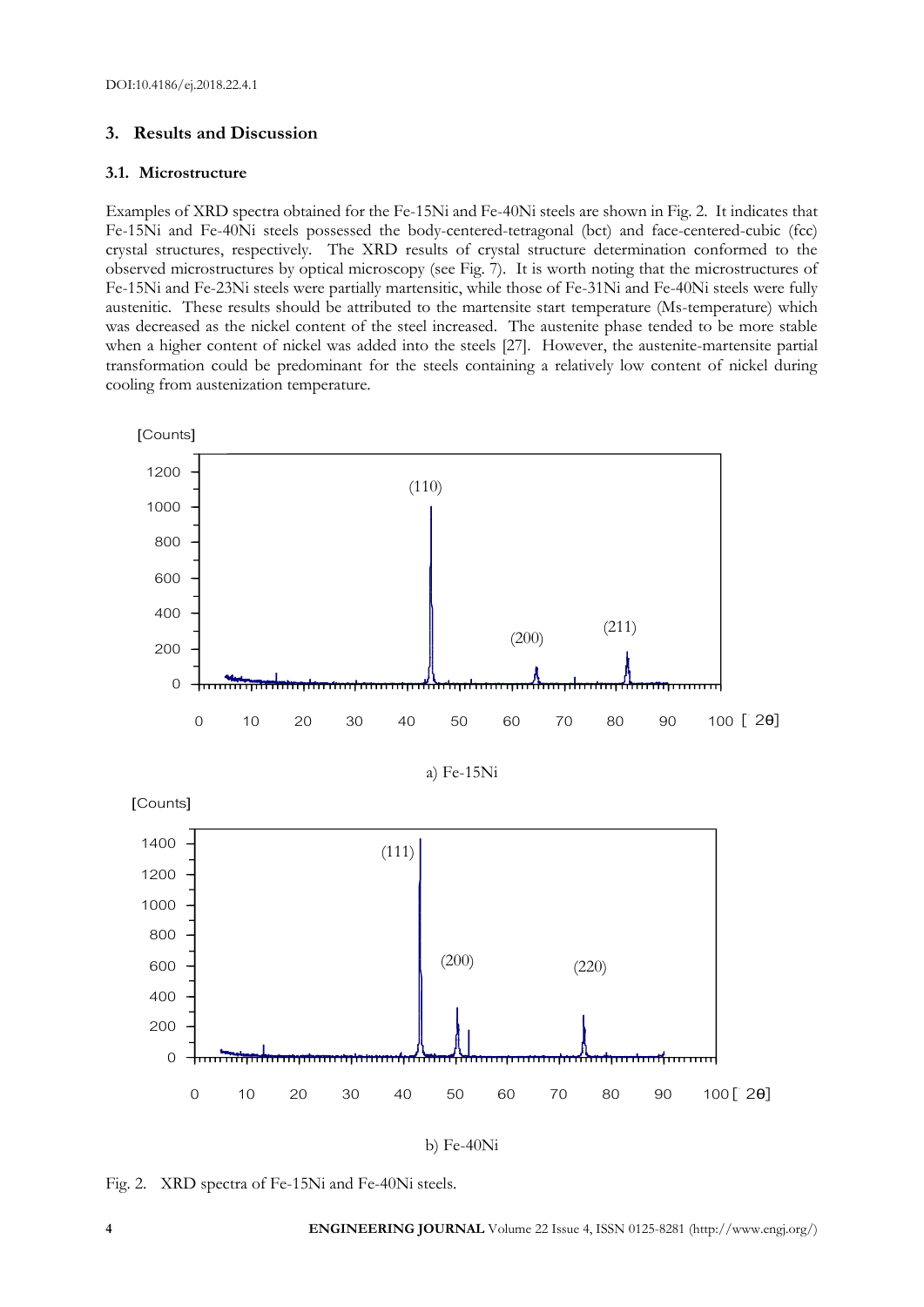#### **3.2. Effect of Nickel on Corrosion Potential and Corrosion Rate**

Figure 3 shows examples of polarization curves obtained for the steels tested in aerated 3.5 % NaCl solution with various pHs at 25ºC. The Fe-15Ni steel did not reveal passive behaviors when tested in the solution at any pH level. The passivity behavior was noticeable for Fe-23Ni, Fe-31Ni and Fe-40Ni steels only when the solution pH of 10 was used. In order to gain a better insight into the corrosion behavior of the nickelcontaining steels, the important corrosion behavior parameters, including Ecorr, Icorr, Epp, Ep and Ip, extracted from the polarization curves were mathematically evaluated and summarized in Tables 2 and 3.



Fig. 3. Examples of polarization curves of the nickel-containing steels tested in aerated 3.5 % NaCl solution at  $25^{\circ}$ C (E/V vs Ag/AgCl).

Table 2. Mean values of parameters ( $\pm$  standard deviation) evaluated from polarization curves of the nickelcontaining steels tested in aerated 3.5% NaCl solution at pH 2, 7 and 25°C.

| <b>Steels</b> |            | pH2              |       | pH 7        |                 |      |  |
|---------------|------------|------------------|-------|-------------|-----------------|------|--|
|               | Ecorr      | Icorr            | Rmpy  | Ecorr       | lcorr           | Rmpy |  |
| $Fe-15Ni$     | $-427\pm8$ | $12.42 \pm 1.25$ | 143.3 | $-343\pm2$  | $3.81 \pm 0.17$ | 43.9 |  |
| $Fe-23Ni$     | $-385\pm8$ | $9.28 \pm 0.46$  | 107.1 | $-235+3$    | $0.97 \pm 0.04$ | 11.1 |  |
| $Fe-31Ni$     | $-319+4$   | $5.67 \pm 0.92$  | 65.4  | $-204\pm 6$ | $0.58 \pm 0.05$ | 6.7  |  |
| $Fe-40Ni$     | $-278+4$   | $1.87 \pm 0.08$  | 21.6  | $-177 + 2$  | $0.18 \pm 0.02$ | 2.0  |  |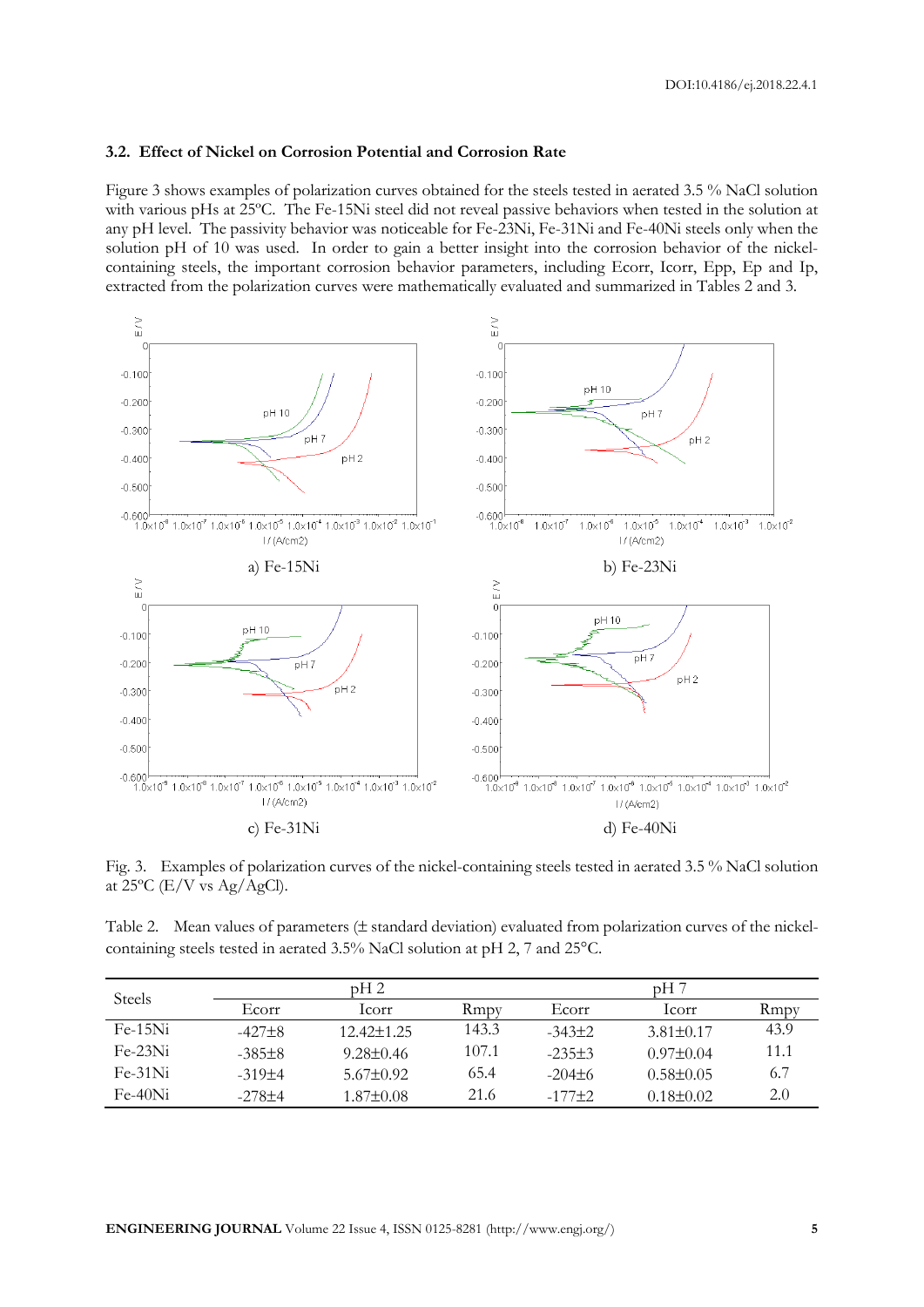|               | $pH_1$ 10                                        |                                                       |                 |      |                 |            |            |  |  |
|---------------|--------------------------------------------------|-------------------------------------------------------|-----------------|------|-----------------|------------|------------|--|--|
| <b>Steels</b> | Ecorr                                            |                                                       | Icorr           | Rmpy | In              | Epp        | Ep         |  |  |
| $Fe-15Ni$     |                                                  | $-346\pm1$                                            | $1.33 \pm 0.04$ | 15.4 |                 |            |            |  |  |
| $Fe-23Ni$     |                                                  | $-246\pm4$                                            | $0.28 \pm 0.03$ | 3.3  | $0.43 \pm 0.08$ | $-242\pm3$ | $-191\pm8$ |  |  |
| $Fe-31Ni$     |                                                  | $-205\pm3$                                            | $0.09 \pm 0.01$ | 1.1  | $0.12 \pm 0.01$ | $-205\pm4$ | $-124±5$   |  |  |
| $Fe-40Ni$     |                                                  | $-179±3$                                              | $0.05 \pm 0.01$ | 0.6  | $0.11 \pm 0.01$ | $-176\pm3$ | $-86±3$    |  |  |
| Remark:       | Corrosion potential (mV vs. $Ag/AgCl$ )<br>Ecorr |                                                       |                 |      |                 |            |            |  |  |
|               | Icorr                                            | Corrosion current density $(\mu A / sq.cm)$           |                 |      |                 |            |            |  |  |
|               | Rmpy                                             | Corrosion rate $(\mu m/\nu)$                          |                 |      |                 |            |            |  |  |
|               | Ip                                               | Passive current density $((\mu A/sq.cm))$<br>$\cdots$ |                 |      |                 |            |            |  |  |

Table 3. Mean values of parameters ( $\pm$  standard deviation) evaluated from polarization curves of the nickelcontaining steels tested in aerated 3.5% NaCl solution at pH 10 and 25°C.

Epp Primary passive potential (mV vs. Ag/AgCl) Ep Pitting potential (mV vs. Ag/AgCl) Figure 4 shows the corrosion potentials with respect to the nickel contents in the nickel-containing steels

tested in aerated 3.5 % NaCl solutions. At all solution pHs, the corrosion potentials of the nickel-containing steels were increased as the nickel content increased. This may be due to the higher standard electrode potential of nickel compared to iron [6, 25]. This implies that the nickel additions could bring up general corrosion resistance of the nickel-containing steels when immersed in acid, neutral and basic solutions. However, a great reduction of the corrosion potentials was observed when solution pH of 2 was used. The corrosion potentials of Fe-23Ni steel at the solution pHs of 10 and 7 were about -240 and -250 mV, respectively, but that at solution pH of 2 it was about -370 mV. No significant difference in the corrosion potentials was observed at solution pHs of 7 and 10 for all the nickel-containing steels. Based on Pourbaix diagrams composed from testing in water at solution pHs of 7 to 10, iron revealed passive behavior due to the formation of FeOH<sup>2</sup> film at a specific potential range between -200 and -600 mV, while a potential range between 0 and -580 mV could result in formation of  $NiOH<sub>2</sub>$  film in nickel (Ni) [24]. Due to the fact that corrosion potentials of all the nickel-containing steels tested in the solution at solution pHs of 7 and 10 were between -170 and -350 mV, the nickel-containing steels used in the current investigation could perform passivity at pH 7 and 10, yielding no significant difference in the corrosion potentials. For the nickelcontaining steels, the solution pH of 10 could help the passive film become more stable with respect to the solution pH of 7, resulting in lower corrosion rates as seen in Fig. 5.

Regarding the corrosion rate calculation results (see Fig. 5), it clearly shows that the corrosion rates of the nickel-containing steels were decreased as the nickel content increased. The increased nickel content resulted in an abrupt reduction of corrosion rates when tested in the solution pH of 2, especially. This finding was supported by Potgieter et al. [28] who found that uniform corrosion resistance of 22Cr series duplex stainless steels was improved by adding the higher nickel contents when tested in 1 M HCl solution. As expected, the corrosion rates of nickel-containing steels were depressed as solution pHs increased. But, it should be noted that the increased nickel contents could not strongly affect a decrease in the corrosion rates of nickel-containing steels when tested in the solution pHs of 7 and 10. On the other hand, the increased nickel contents were predominant for a drastic reduction of the corrosion rates in the nickel-containing steels exposed in the solution pH of 2. This was due to more noble behaviors of nickel in neutral to strongly alkaline solutions, not in acidic solutions [29]. From both Figs. 4 and 5, it indicates that the nickel-containing steels performed the higher corrosion potentials, but the lower corrosion rates as the nickel content increased. It can be concluded that the nickel content could play a key role in improving general corrosion resistance of the nickel-containing steels.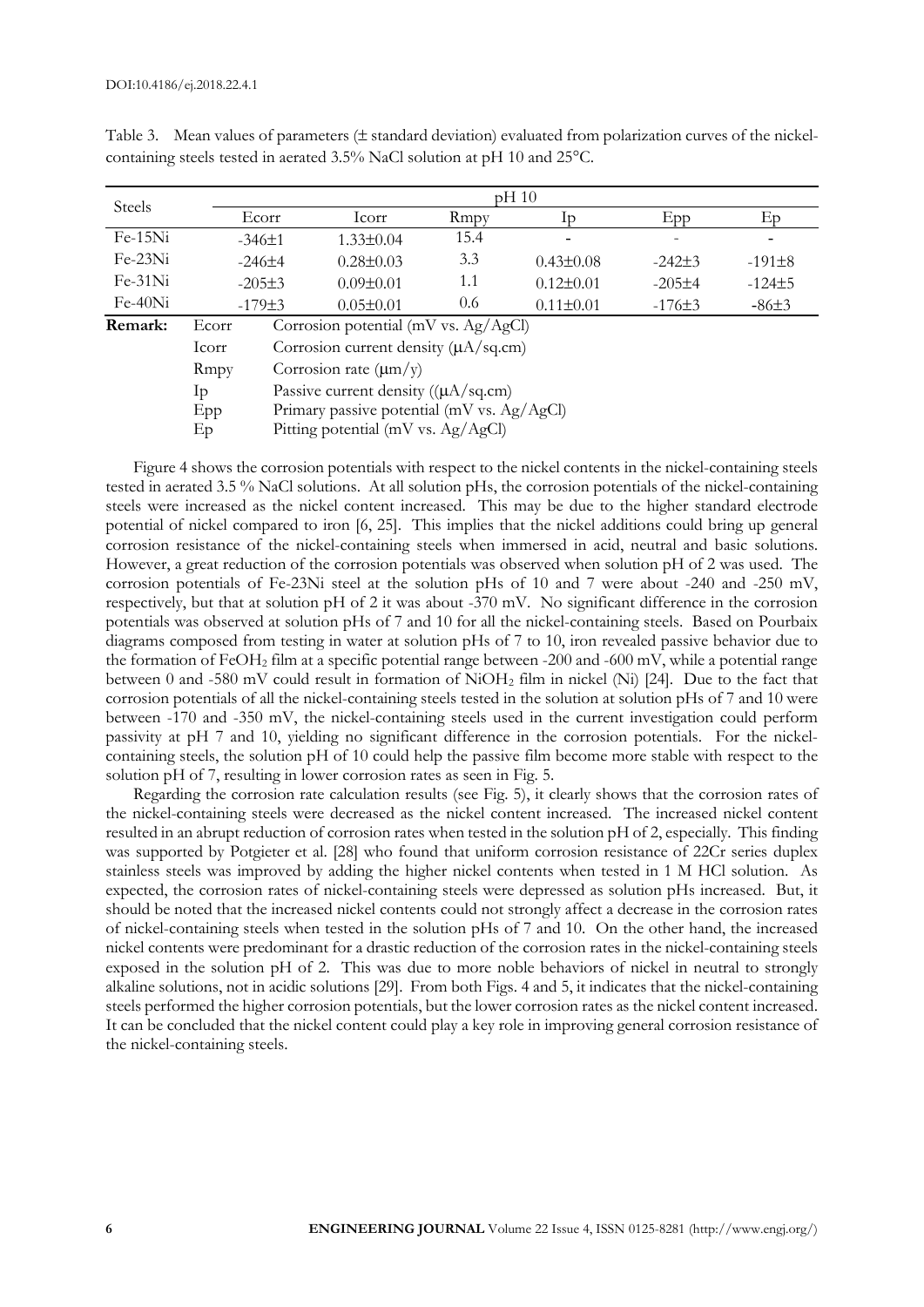

Fig. 4. Corrosion potentials of the nickel-containing steels tested in aerated 3.5 % NaCl solution at 25ºC.



Fig. 5. Corrosion rates of the nickel-containing steels tested in aerated 3.5 % NaCl solution at 25°C.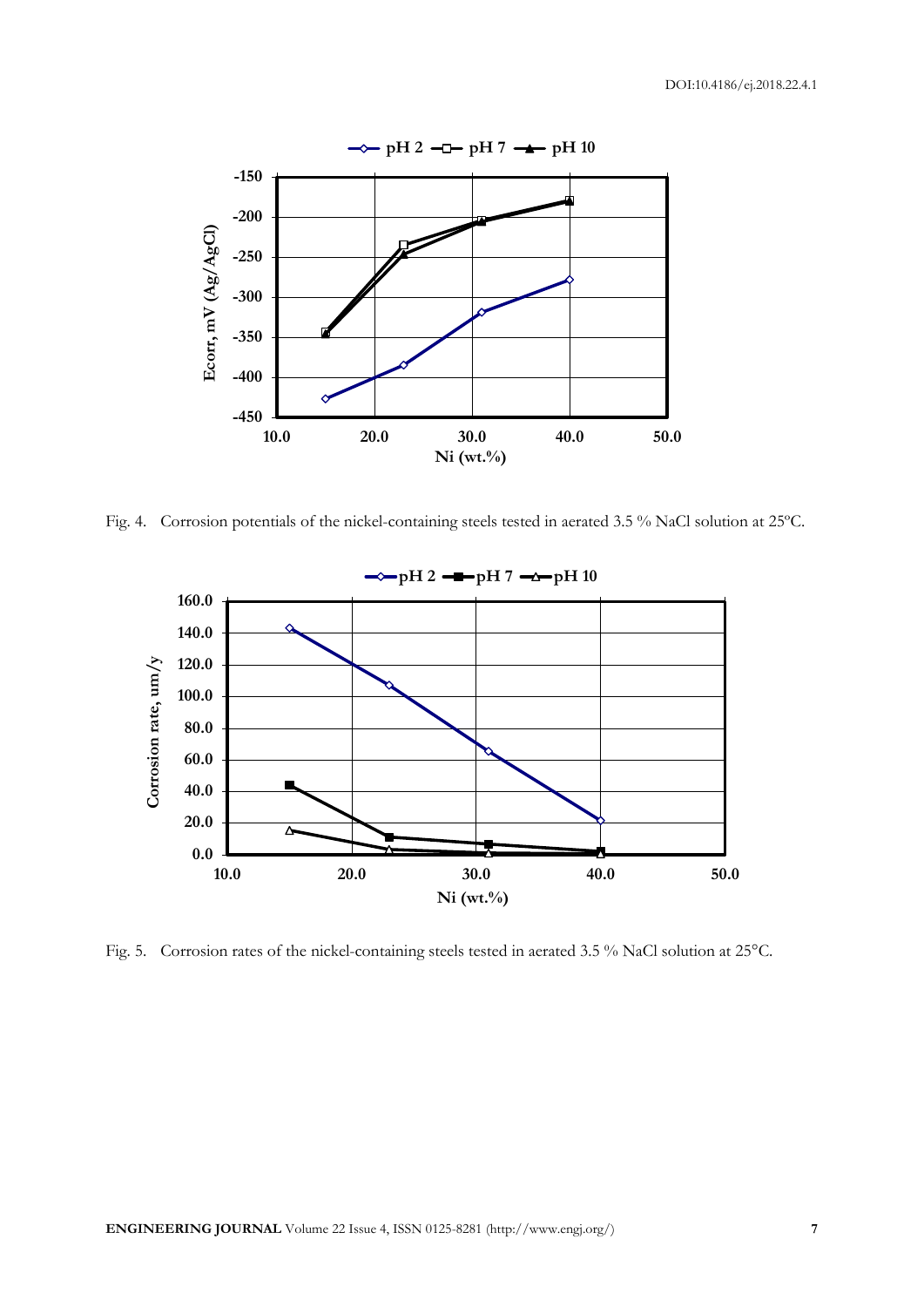

Fig. 6. Pitting potential, primary passive potential and passive current density of the nickel-containing steels tested in aerated 3.5 % NaCl solution at  $25^{\circ}$ C and pH 10.

## **3.3. Effect of Nickel on Pitting Potential, Primary Passive Potential and Average Passive Current Density**

From the polarization curves as shown in Fig. 3, the nickel-containing steels did not show any passive behaviors when tested in the solution pHs of 2 and 7. However, the solution pH of 10 resulted in passive film formation in the Fe-23Ni, Fe-31Ni, Fe-40Ni steels. This may be due to the presence of nickel in the steel could promote either the formation of NiO<sub>2</sub>, Ni<sub>2</sub>O<sub>3</sub>, Ni<sub>3</sub>O<sub>4</sub> and Ni(OH)<sub>2</sub> passive films in basic aqueous solution as observed in Pourbaix diagram [24] or the formation of a duplex structured passive film composed of NiO as inner layer and Ni(OH)2 as outer layer [30]. From a viewpoint of mechanochemistry [31], the local stress induced by martensite transformation may shift the 15 % Ni steel into the active state, i.e. no passive film formation. In contrast, this influence might be negligible for the 23 % Ni steel which still exhibited passive behaviors, even though its microstructure partially contained martensite (see Fig. 7a and b). This should refer to the effects of chemical composition on passivity rather than microstructure features.

Figure 6 shows the effects of nickel content on pitting potentials, primary passive potentials and passive current densities of the nickel-containing steels tested in aerated 3.5 wt.% NaCl solution at 25°C and pH 10. The pitting potentials were increased as the nickel content increased. This observation revealed a similar trend as observed in the corrosion potentials as shown in Fig. 4. Regarding passive film stability, it clearly showed that the increased nickel contents lowered the average passive current densities (see Fig. 6). These results suggested that the passive film stability of the nickel-containing steels was improved by the addition of higher nickel contents and agreed with explanation addressed in many previous research reports [14-22]. It confirmed that nickel alloys or nickel-containing steels could possess corrosion resistance in basic solution due to the complex passive layers composed of NiO as the inner and Ni(OH)<sub>2</sub> as the outer layer [30].

From the literature reviews and the result of this study, it should be summarized that the nickelcontaining steels can exhibit passive behaviors when their nickel contents reached the critical level required for passive film formation during exposure in suitable environment. Similar trends were also seen in the previous work [10]. The pitting potentials of Fe-Cr-Ni alloys in artificial sea water ( $pH = 8$ ) increased drastically when the Cr and Ni contents were sufficient for stabilizing their passive films. Moreover, the improvement of pitting corrosion resistance was achieved by increased thickness of passive films that consisted of chromium oxide and iron-nickel oxide layers [10]. This agreed with the experimental results obtained from 22Cr- 5, 7 ,9 and 13 Ni duplex stainless steels in 3.5 wt.% NaCl solution [11], from Fe-15Cr- (10-60)Ni steels in 0.75 wt.% NaCl solution [12] and from Fe-25Cr-3Mo-(0,4,30)Ni steels in 10 wt.% NaCl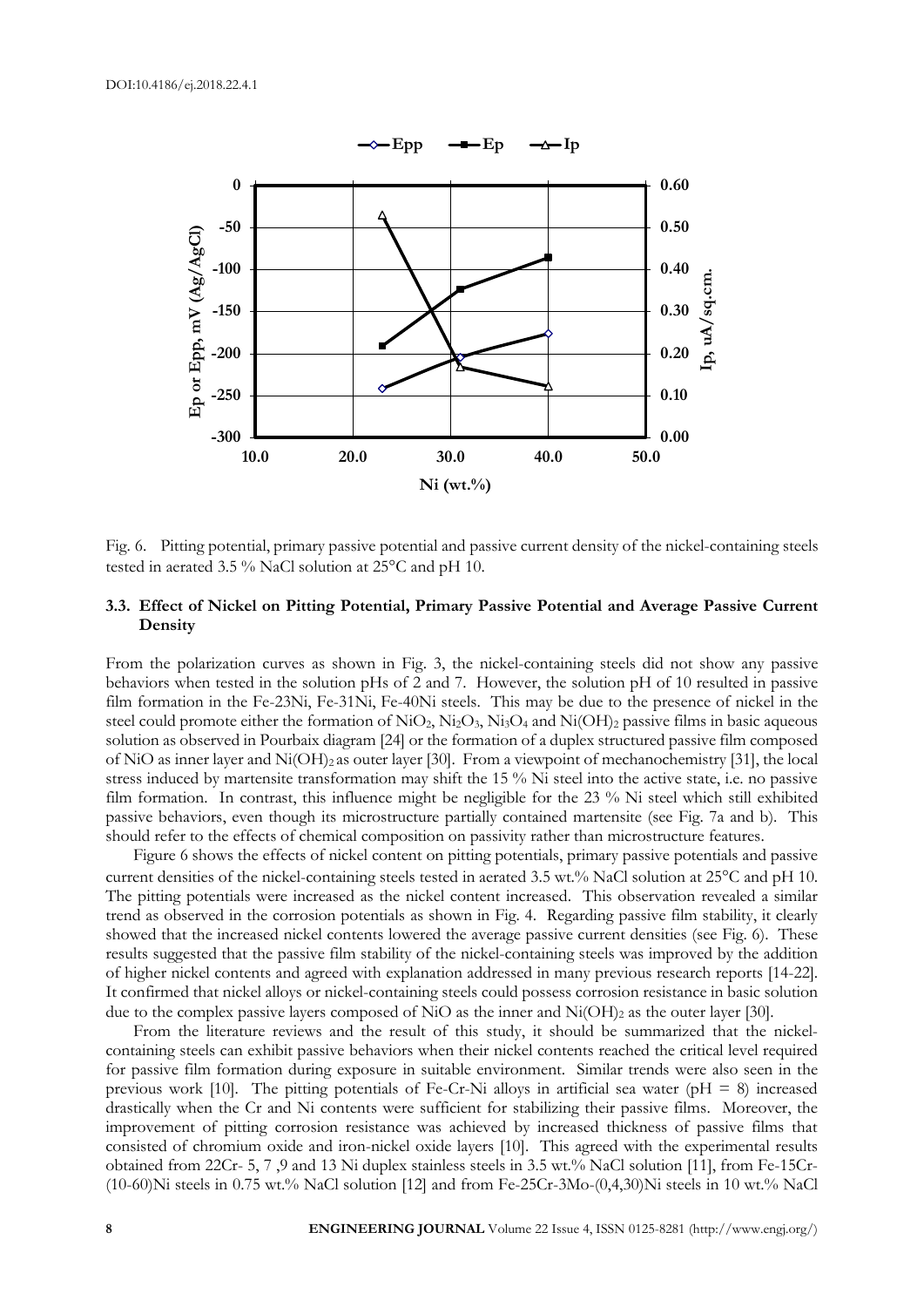solution [13]. However, further experiments are still needed in order to specify appropriate nickel contents which can enhance pitting corrosion resistance of the nickel-containing steels exposed to any specific environment.

The effects of nickel on primary passive potential should be also addressed. Increasing the nickel content of nickel steel enhanced primary passive film potential in 3.5 wt. %NaCl solution at pH 10 as shown in Fig. 6. This suggested that the higher nickel steel needs higher energy to shift to the passive state from the active state than the lower nickel steel. In the passive state, however, the nickel-containing steel with increased nickel content exhibited the reduction of passive current densities (Fig. 6). In the Pourbaix diagram [24], nickel was shifted from the immune state to the passive state at a higher potential (about -0.5 V (SHE)) than iron(about -0.8 V (SHE)) when tested in water at pH 10. This implied that the passive state of nickel required more energy than iron. The nickel-containing steels could require more energy than steel to be in passive state. Therefore, an increase in nickel content of the steels could bring up the primary passive potential. This reflected in this work.

Regarding the chromium addition to Fe-Cr-(8-10)Ni stainless steels tested in 1M H<sub>2</sub>SO<sub>4</sub> at 90 $^{\circ}$ C, it was found that increasing chromium content from 3.5 to 19 wt. % resulted in a reduction of primary passive potentials as well as passive current densities [32]. The experimental study conducted by Jae-Bong Lee [33] also indicated a similar trend when testing Fe-Cr alloys in 1N H2SO4solution. This is due to the fact that chromium is one of the metallic elements that can easily react with oxygen to form passive oxide film.

In addition to uniform corrosion behaviors, resistance of the nickel-containing steels to pitting corrosion is very crucial and should be discussed in detail. As aforementioned, the nickel-containing steels could exhibit the passive behavior when exposed in the alkaline solutions. Thus, the important passive film parameters of the nickel-containing steels exposed in the solution pH of 10 were shown in Fig. 6. It revealed that the increased nickel content gradually improved the passive behavior, showing an increase in both primary passive and pitting potentials and a decrease in passive current densities. As reported in the previous literatures [10, 28, 29], the superior pitting corrosion resistance could be related to the formation of more stable passive films enriched with nickel. In case of 22Cr duplex stainless steels containing the nickel content ranging between approximately 5 and 13 wt.%, their passive films were composed of nickel chromium oxide, nickel (II) oxide, nickel (IV) oxide, chromium (II) oxide, and chromium (VI) oxide [28]. For nickels tested in the strong alkaline solutions, the formation of  $\beta$ -Ni(OH)<sub>2</sub> in passive film was observed [29]. However, further passive film characterization in the current investigation should be conducted in order to obtain clarification in passivation behaviors of the nickel-containing steels.

#### **3.4. Pit Initiation.**

Figure 7 shows the morphology of pits observed on Fe-15Ni, Fe-23Ni, Fe-31Ni and Fe-40Ni steels, which were in transpassive state (no passive film), after testing in aerated 3.5 wt.% NaCl solutions at pH 10. Based on microstructure perspectives, it can be seen that partial austenite-martensite transformation was obtained for Fe-15Ni and Fe-23Ni steels. In contrast, the microstructure of Fe-31Ni and Fe-40Ni steels was fully austenitic. It implied that the degree of austenite phase stabilization in the nickel-containing steels was strongly influenced by nickel additions. From pits observation, it suggested that pits could be initiated not only at the grain boundaries but also within the grains. As the nickel-containing steels were in the transpassive state, pitting corrosion attack was only pronounced. The results from Figs. 4 – 6 indicated that the chemical compositions played an important role in controlling general and pitting corrosion resistance behaviors of the nickel-containing steels more than the microstructure features present in the materials. However, the microstructure features were normally recognized as a crucial factor to influence corrosion resistance behaviors of nickel base superalloy, because of its possible influence on corrosion resistance of passive film by changing film composition [34]. Some examples of stainless steel microstructures that were susceptible to pit initiation were summarized in the previous literature [35]. It revealed that the grain boundary, phasetransformed boundary and any defect points behaved as preferential sites for pits to be initiated.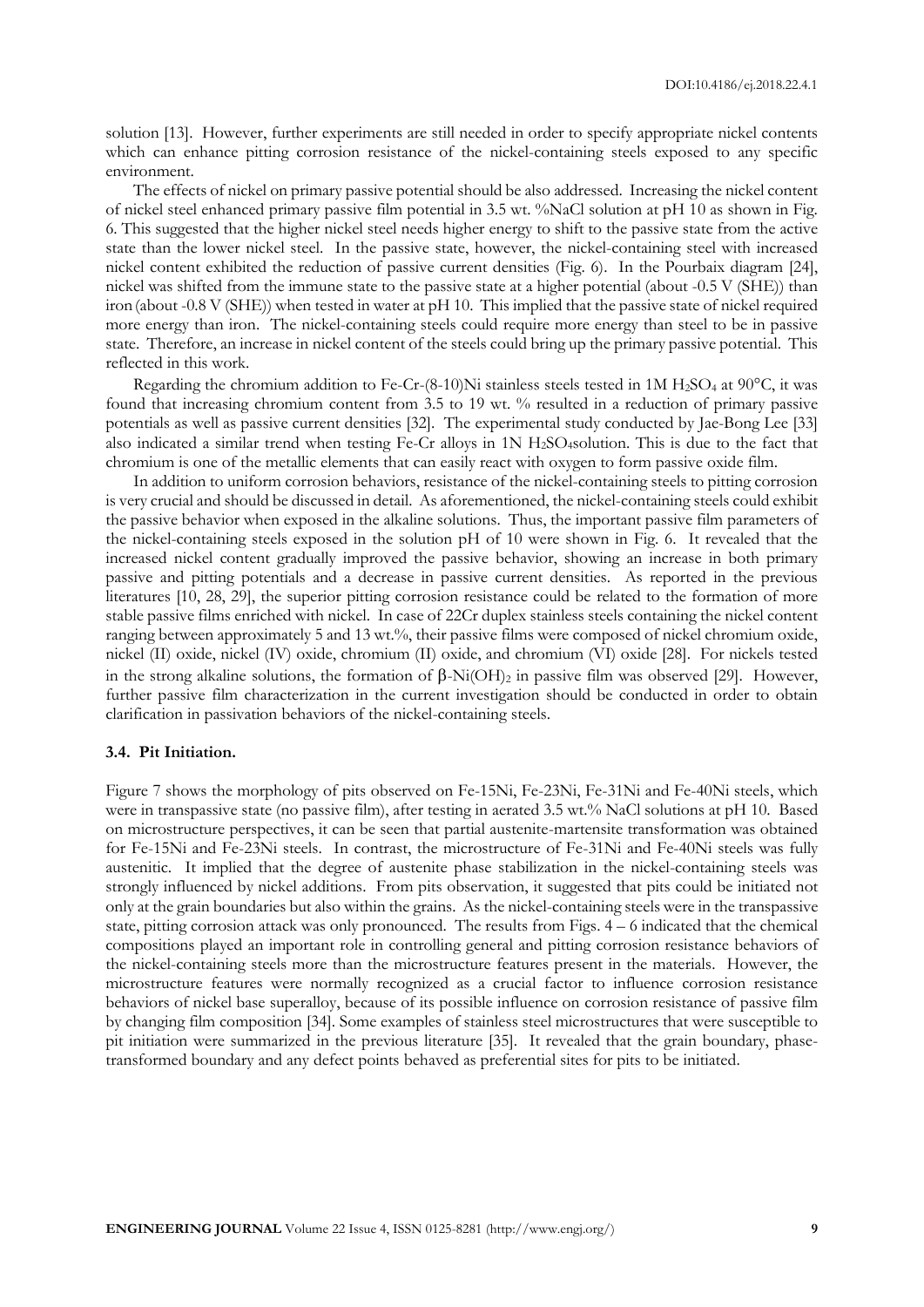

Fig. 7. Locations of pits formed in the Fe-15Ni, Fe-23Ni, Fe-31Ni and Fe-40Ni steels tested in aerated 3.5 % NaCl solution at 25ºC and pH 10.

# **4. Conclusions**

The effects of nickel addition on general and pitting corrosion behaviors of Fe-15Ni, Fe-23Ni, Fe-31Ni and Fe-40Ni steels in aerated 3.5 % NaCl solution at pHs of 2, 7, 10 and temperature of 25ºC were investigated. Some significant conclusions drawn from the current study are as followed:

- Fe-15Ni steel did not show passive behaviors at all the tested solution pHs.
- Nickel enhanced general corrosion resistance of the nickel-containing steels by increasing the corrosion potentials and decreasing the corrosion rates.
- Primary passive potentials of the nickel-containing steels were increased as the nickel contents increased.
- Nickel additions could play a key role in the improvement of pitting corrosion resistance of the nickel-containing steels, when the nickel contents of at least 23 % was added. The results were obtained from the tests in the solution pH of 10 only.
- Both the grain interior and boundary were recognized as the susceptible sites for pits to be initiated in the nickel-containing steels.

# **Acknowledgements**

The authors would like to gratefully thank Prof. Emeritus Dr. T. Maki, Department of Material Science and Engineering, Kyoto University, Japan, for supplying the material. Thanks also go to the Thailand Research Fund, Industrial Division, for the partial financial supports.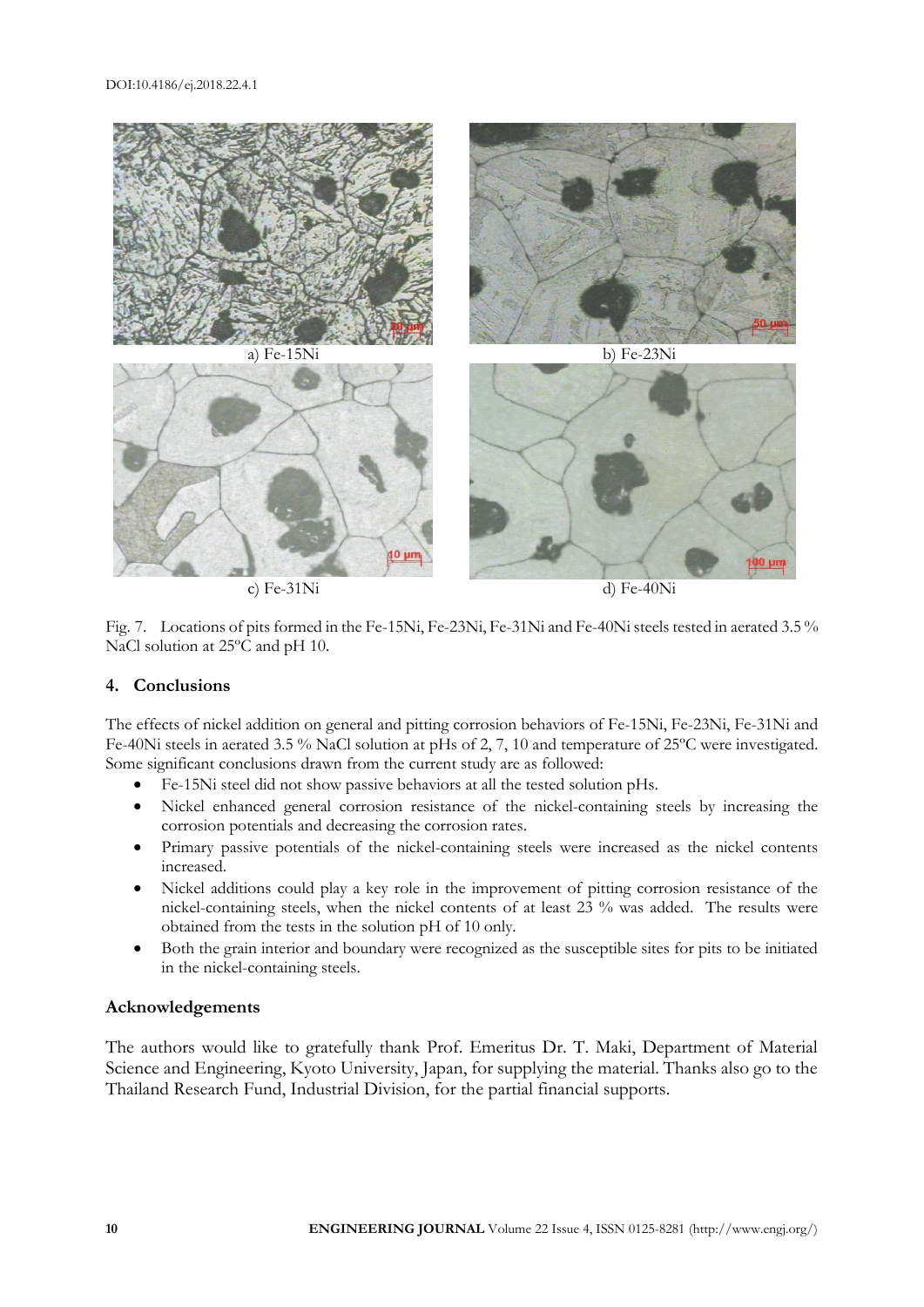#### **References**

- [1] J. R. Davis, "Corrosion behavior of nickel and nickel alloys," in *ASM Specialty Handbook: Nickel, Cobalt and Their Alloys*. Davis and Associates, Eds. ASM International, 2000, ch. 2, pp. 125-167.
- [2] Outokumpu, *Handbook of Stainless Steel*. Finnland: Outokumpo Oyj, 2013.
- [3] H. S. Klapper, N. S. Zadorozne, and R. B. Rebak, "Localized corrosion characteristics of nickel alloys: A review," *Acta Metall. Sin.-Engl. Lett.*, vol. 30, no. 4, pp. 296-305, Apr. 2017.
- [4] S. Morito, J. Nishikawa, and T. Maki, "Dislocation density within Lath Martensite in Fe-C and Fe-Ni alloys," *ISIJ Int*, vol. 43, no. 9, pp. 1475-1477, Sep. 2003.
- [5] M. A. Streicher, "Stainless steels: Past, present and future," in *The Metallurgical Evolution of Stainless Steels*, P. B. Pickering Ed. ASM and MS, 1979, pp. 442-473.
- [6] D. A. Jones, *Principles and Prevention of Corrosion*, 1st ed. Singapore: Macmillan Publishing Company, 1996.
- [7] N. B. Pilling and D. E. Ackerman, "Resistance of iron-nickel-chromium alloys to corrosion by acid," *Trans. AIMME*, vol. 83, pp. 248-279, 1929.
- [8] M. A. Streicher, "The role of carbon, nitrogen, and heat treatment in the dissolution of iron-chromium alloys in acids," *Corrosion*, vol. 29, no. 9, pp. 337-360, Sep. 1973.
- [9] H. Hoffmeister and G. Lothongkum, "Effects of chemical composition of duplex stainless steel on microstructure and pitting corrosion after solution heat treatment and various weld simulation cooling cycles," *Welding in the World, Le Soudage Dans Le Monde*, vol. 33, no. 2, pp. 91-96, Feb.1994.
- [10] G. Lothongkum, S. Chaikittisilp, and A. W. Lothongkum, "XPS investigation of surface films on high Cr-Ni ferritic and austenitic stainless steels," *Appl Surf Sci*, vol. 218, no. 1-4, pp. 203-210, Sep. 2003.
- [11] C. M. Abreu, M. J. Cristóbal, R. Losada, X. R. Nóvoa, G. Pena, and M. C. Pérez, "The effect of Ni in the electrochemical properties of oxide layers grown on stainless steels," *Electrochim. Acta*, vol. 51, no. 15, pp. 2991–3000, Apr. 2006.
- [12] J. Horwath and H. H. Uhlig, "Critical Potentials for Pitting Corrosion of Ni, Cr Ni, Cr Fe, and related stainless steels," *J. Electrochem. Soc.*, vol. 115, no. 8, pp. 791–795, Aug. 1968.
- [13] S. Azuma, T. Kudo, H. Miyuki, M. Yamashita, and H. Uchida, "Effect of nickel alloying on crevice corrosion resistance of stainless steels," *Corrs Sci*, vol. 46, no. 9, pp. 2265–2280, Sep. 2004.
- [14] M. Okuyama and S. Haruyama, "Passive film formed on nickel in a neutral solution," *Corrs Sci*, vol. 14, no. 1, pp. 1-14, Jan. 1974.
- [15] K. Hashimoto and K. Asami, "XPS study of surface film on nickel alloys in hot concentrated NaOH," *Corrs Sci*, vol. 19, no. 6, pp. 427-435, Jun. 1979.
- [16] S. C. Tjong, "SIMS/XPS studies of the passive film on nickel," *Mater. Res. Bull.*, vol. 17, no. 10, pp. 1297-1304, 1982.
- [17] E. Sikora and D. D. Macdonald, "Nature of passive film on nickel," *Electrochim. Acta*, vol. 48, no.1, pp. 69-77, Nov. 2002.
- [18] E. E. Abd El Aal, "Breakdown of passive film on nickel in borate solutions containing halide anions," *Corrs Sci*, vol. 45, no.4, pp. 759-775, Apr. 2003.
- [19] S. Jouen, M. Jean, and B. Honnoyer, "Atmospheric corrosion of nickel in various outdoor environments," *Corrs Sci*, vol. 46, no. 2, pp. 499-514, Feb. 2004.
- [20] L. J. Oblonsky and T. M. Devine, "Surface enhanced roman spectra from the films formed on nickel in the passive and transpassive regions," *J. Electrochem. Soc.*, vol. 142, no. 11, pp. 3677-3682, Nov. 1995.
- [21] D. Zuili, V. Maurice, and P. Marcus, "Surface structure of nickel in acid solution studied by in situ scanning tunneling microscopy," *J. Electrochem. Soc.*, vol. 147, no. 4, pp. 1393-1400, Apr. 2000.
- [22] M. Iida and T. Ohtsuka, "Ellipsometry of passive oxide films on nickel in acidic sulfate solution," *Corrs Sci*, vol. 49, no. 3, pp. 1408-1419, Mar. 2007.
- [23] A. Kawashima, K. Asami, and K. Hashimoto, "An XPS study of passive films on nickel and alloy 600 in acids," *Corrs Sci*, vol. 25, no. 12, pp. 1103-1114, Dec. 1985.
- [24] M. Pourbaix, *Atlas of Electrochemical Equilibria in Aqueous Solution*. Oxford: Pergamon Press, 1966, pp. 330-341.
- [25] R. W. Revie and H. H. Uhlig, "Thermodynamics: Corrosion tendency and electrode potentials," in *Corrosion and Corrosion Control: An Introduction to Corrosion Science and Engineering*, 4th ed. Hoboken New Jersey: John-Wiley & Sons, Inc., 2008, ch. 3, pp. 21-36.